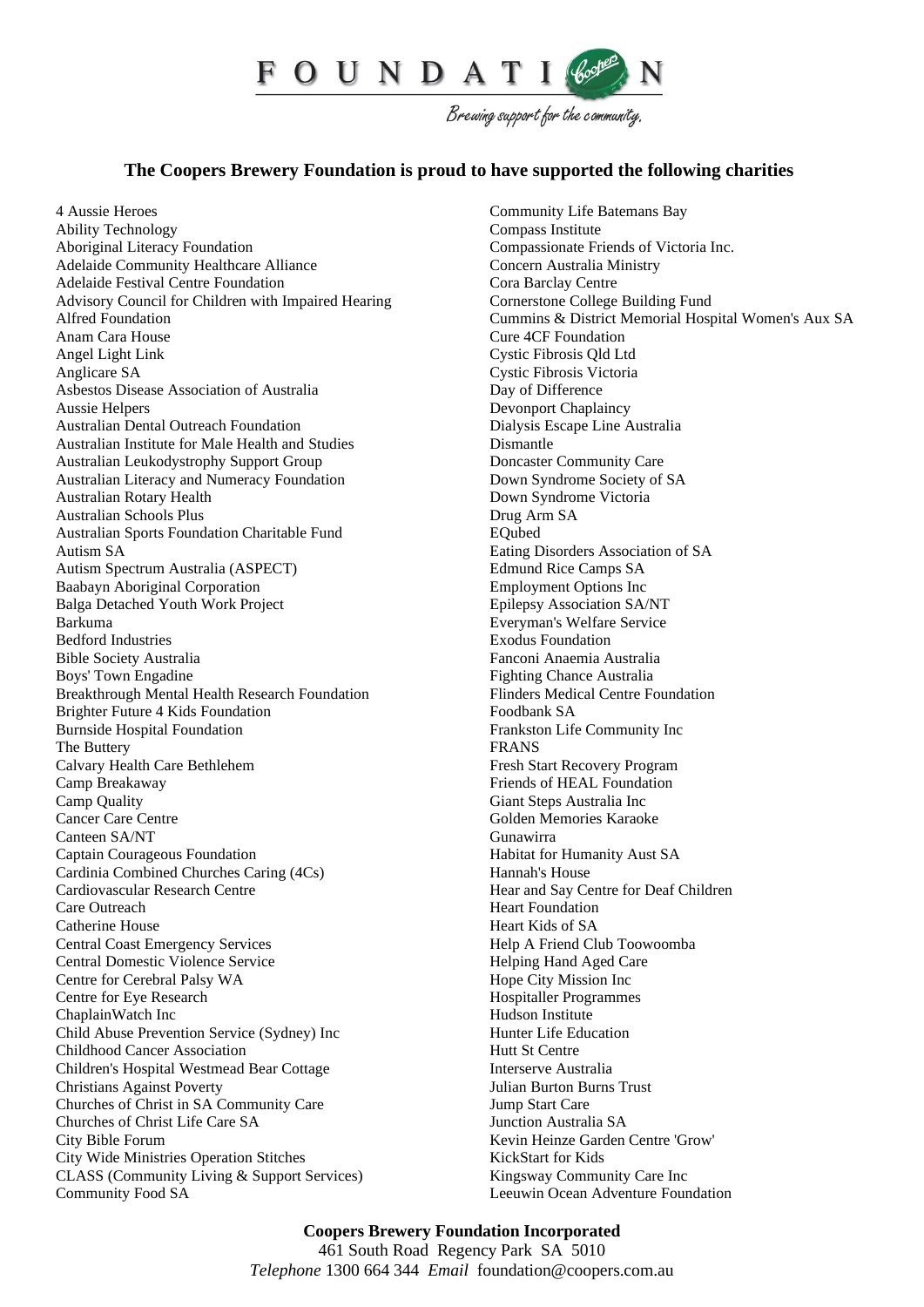

Brewing support for the community.

Legacy Club of Adelaide Legacy Club of Brisbane Leukaemia Foundation Leukodystrophy Australia Life Education SA Life Gate Lifeline Harbour to Hawkesbury Little Souls Taking Big Steps Maggie Beer Foundation Ltd Magic Moments Foundation Mallee Family Care MarionLIFE Community Services Inc Mary Potter Foundation Meals on Wheels Minda Motor Neurone Disease of SA Movember Foundation MS Research Australia Multicultural Communities Council of SA Multiple Sclerosis Society Of QLD Muscular Dystrophy Association SA Music Viva Australia Neuroblastoma Aust Inc Neuroscience Research Australia Neurosurgical Research Foundation Northern Area Community & Youth Services Novita Children's Services Nurselink Foundation One Disease Ltd Operation Flinders Foundation SA Operation Stitches Orana Palliative Care Council of SA Parkinson's South Australia Parramatta Young Christian Workers Phoenix Society Prince Charles Hospital Foundation Prison Fellowship Australia SA Prison Network Ltd Prostate SA Pyjama Foundation QEH Research Foundation Qld Police Citizens Youth Welfare Association Reading Out of Poverty Refugee Advice and Casework Service Rett Syndrome Association of Australia Riding For the Disabled Association River Nile Learning Centre Rock Impact Ronald McDonald House Building Appeal Rotary Oceania Medical Aid for Children Royal Flying Doctor Service Central Operations Royal Rehabilitation Centre Sydney Royal Society for the Blind SA RPH Adelaide Ryan Hodges Breathe Easy Foundation Salt Care Salvation Army Kilkenny Salvation Army Bushfire Appeal

Salvation Army Christmas Appeal Sargood Foundation, The Schools Ministry Group **SCOSA** Scouts Association SA Branch Second Chances SA Seeds of Hope Community Services Sids and Kids SA Skyline Education Foundation Society of St Hilarion Southern Cross Kids' Camps Southern Junction Community Services Souths Cares PBI SPELD Qld Inc. Spina Bifida & Hydrocephalus Association of SA Sports Chaplaincy Australia Inc St Ann's Special School St John of Kronstadt Russian Welfare St Johns Ambulance Australia SA St Johns Youth Services St Kilda Gatehouse St Peter's College Girls' School Foundation St Vincent de Paul Society - Fred's Vans Starlight Children's Foundation Australia Stepping Stone House Stewart House StreetWork Inc Summer Foundation Swags for the Homeless Tableland Women's Centre Tabor College TAD Disability Services Tasmanian Deaf Society Teen Challenge SA Time for Kids Toowoomba City Care Townsend House CanDo4Kids Trees For Life Try Youth & Community Services Tutti Arts Uniting Care Wesley Bowden Uniting Communities United Way SA Inc University of Adelaide University of Newcastle Very Special Kids Vineyard Mercy Centre VP Community Holdings Ltd Waves of Kindness Ltd Wheeling and Able Whitelion WOMAD Foundation Women's And Children's Hospital Foundation Yarra Ranges Special Developmental School Young Care Young Media Australia Youth for Christ Gippsland Branch Youth Off the Streets Youth Opportunities Association SA

## **Coopers Brewery Foundation Incorporated** 461 South Road Regency Park SA 5010 *Telephone* 1300 664 344 *Email* [foundation@coopers.com.au](mailto:foundation@coopers.com.au)